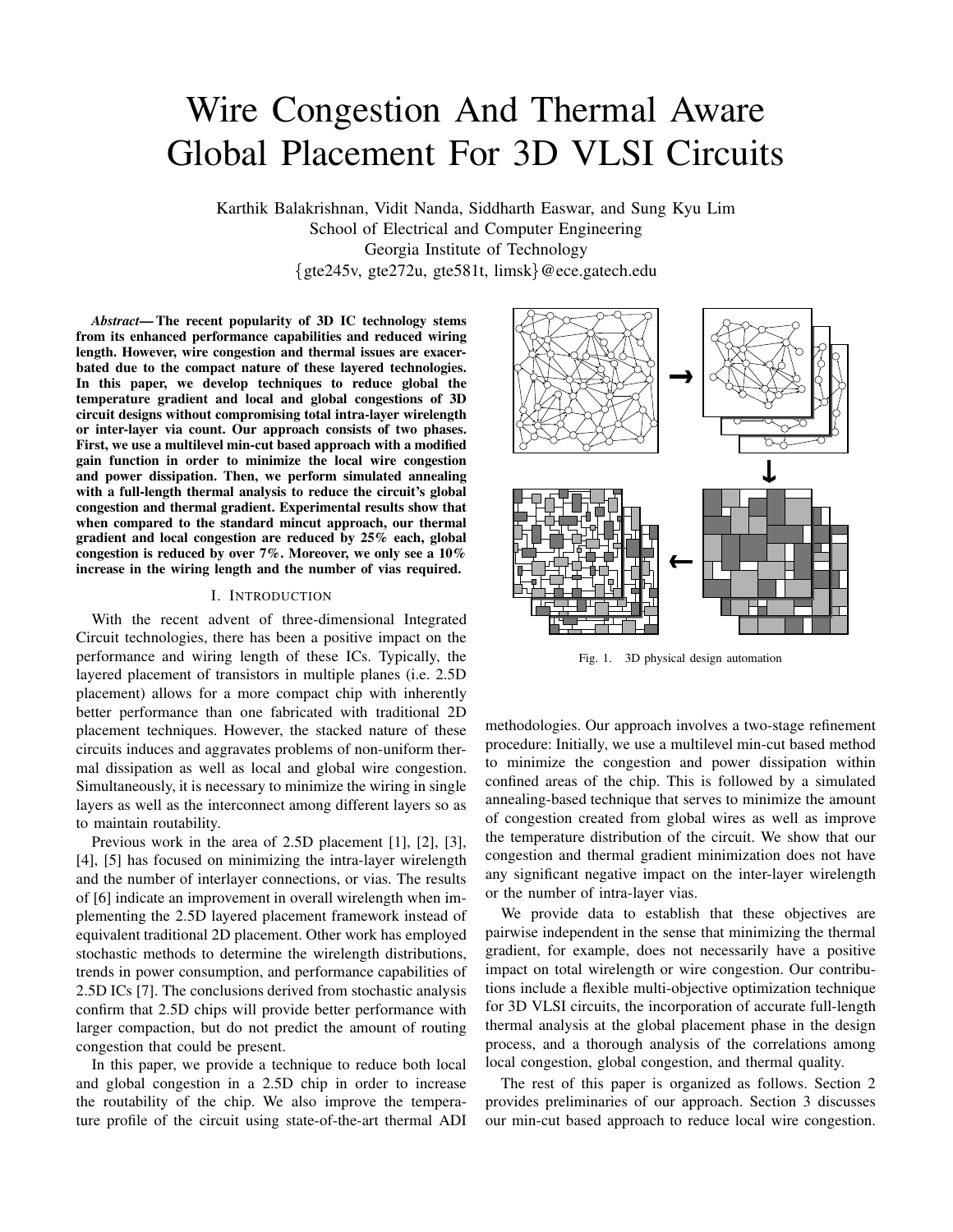Section 4 explains our simulated annealing approach aimed for global wire congestion. Section 5 provides experimental results. Section 6 concludes our paper and describes the ongoing research in this field.

#### II. PROBLEM FORMULATION

Given a sequential gate-level netlist  $NL(C, N)$ , let C denote cells consisting of gates and flip-flops, and  $N$  denote nets that connect the cells. The purpose of the 3D Global Placement Problem (3D-GP) is to assign cells in NL to a given  $m \times n \times$ slots in a 3D while satisfying the prescribed area constraints. Given a 3D-GP solution  $P$ , our primary objective is to minimize *local/global wire congestion* and *maximum thermal gradient*. As secondary objectives, we minimize *wirelength* and *via* induced by P. The formal definition of the problem is as follows.

*Definition 1:* **3D Global Placement (3D-GP) Problem** Given a netlist  $NL(C, N)$ , a set of  $m \times n \times l$  (= K) slots  $S = \{S_1(x_1, y_1, z_1), S_2(x_2, y_2, z_2), \cdots, S_k(x_k, y_k, z_k)\}$ with  $S_i \subset C$ , and area constraints  $A = (L_i, U_i)$  for  $1 \le i \le K$  and  $\sum_{i=1}^{K} S_i$ has a solution  $P: C \to S$ , where each cell in C is assigned to a unique slot.  $P$  is optimal if it satisfies the following conditions; (1)  $L_i \leq |S_i| \leq U_i$  for  $1 \leq i \leq K$ , (2)  $S_1 \cup S_2 \cup \cdots \cup S_K = C, (3)$   $S_i \cap S_j = \emptyset$  for all  $i \neq j$ , (4) wire congestion and thermal gradient are minimized.

# *A. Thermal and Congestion Objectives*

Let  $T(B)$  denote the temperature of a block B. Then, the *maximum temperature gradient* of the entire 3D-GP solution is defined as follows:

$$
TG = \max\{T(B_i) - T(B_j)\}, \ 1 \le i, j \le K
$$

Given a block  $B$  from the 3D-GP problem, we define the local wiring congestion cost  $LC(B)$  as:

$$
LC(B) = \sum_{n \in N, n \cup B \neq \emptyset} |n| - 1
$$

This value corresponds to the minimum number of wires required to construct the tree representation of a net of size  $\vert n \vert$ . Then, the local congestion of the entire solution is given by:

$$
LC = \max\{LC(B_i) - LC(B_j)\}, \ 1 \le i, j \le K
$$

For any two adjacent blocks  $B_i$ ,  $B_j$  from the 3D-GP solution,  $H_{ij}$  denotes a set of all hyperedges having cells in both  $B_i$  and  $B_j$ . Then, the global congestion at the boundary  $[B_i, B_j]$ , denoted  $GC(B_i, B_j)$ , is simply  $|H_{ij}|$ . Then, the global congestion of the entire solution is given by:

$$
GC = \max\{GC(B_i, B_j) - GC(B_k, B_l)\}
$$

where  $B_i$  and  $B_j$  are adjacent and  $B_k$  and  $B_k$  in the given 3D grid.



Fig. 2. 3D thermal modeling

# *B. Wirelength and Via Objective*

 $\sum_{k=1}^{n}$  The y-span of hyperedge h, denoted  $h_y$ , is the based on the We model the netlist NL using a hypergraph  $H = (V, E_H)$ , where the vertex set  $V$  represents cells, and the hyperedge set  $E_H$  represents nets in NL. Each hyperedge is a non-empty subset of V. The x-span of hyperedge  $h$ , denoted  $h_x$ , is the maximum distance between any x-coordinates of cells in  $h$ . y-coordinates. Then the wirelength of a hyperedge  $h$ , denoted  $w_h$  is simply  $h_x + h_y$ . The wirelength of the entire 3D-GP solution is:

$$
WL = \sum_{h \in NL} w_h
$$

The *via cost* of a hyperedge  $h$  is the z-span of  $h$ , denoted  $v_h$ , is the maximum distance between any z-coordinates of cells in  $h$ . Then, the via cost of the entire 3D-GP solution is:

$$
VIA = \sum_{h \in NL} v_h
$$

# III. 3D THERMAL ANALYSIS

A high-speed thermal simulator was implemented based on the three dimensional Alternate Direction Implicit Method (3D-ADI) [8]. The simulator has a linear runtime, and memory requirement. The motivation for a thermal driven partitioning was to maximize the efficiency of heat transfer to the environment, and thereby reduce the maximum temperature gradient. A brief explanation of the 3D-ADI method is provided in this section.

The temperature profile of a design is governed by the following partial differential equation for heat conduction:

$$
\rho C_p \frac{\partial T(\vec{r},t)}{\partial t} = \nabla \cdot [\kappa(\vec{r},T) \nabla T(\vec{r},t)] + g(\vec{r},t) \tag{1}
$$

where  $\rho$  is the density of the material,  $C_p$  is the specific heat of the material,  $\kappa$  is the thermal conductivity of the material, T is the time dependent temperature, and  $g$  is the heat generation rate. The solution for this equation is set the by the following boundary condition equation:

$$
\kappa(\vec{r},T)\frac{\partial T(\vec{r},t)}{\partial n_i} + h_i T(\vec{r},t) = f_i(\vec{r}_{s_i},t)
$$

where  $h_i$  is the heat transfer coefficient, and  $f_i$  is an arbitrary function on the boundary surface.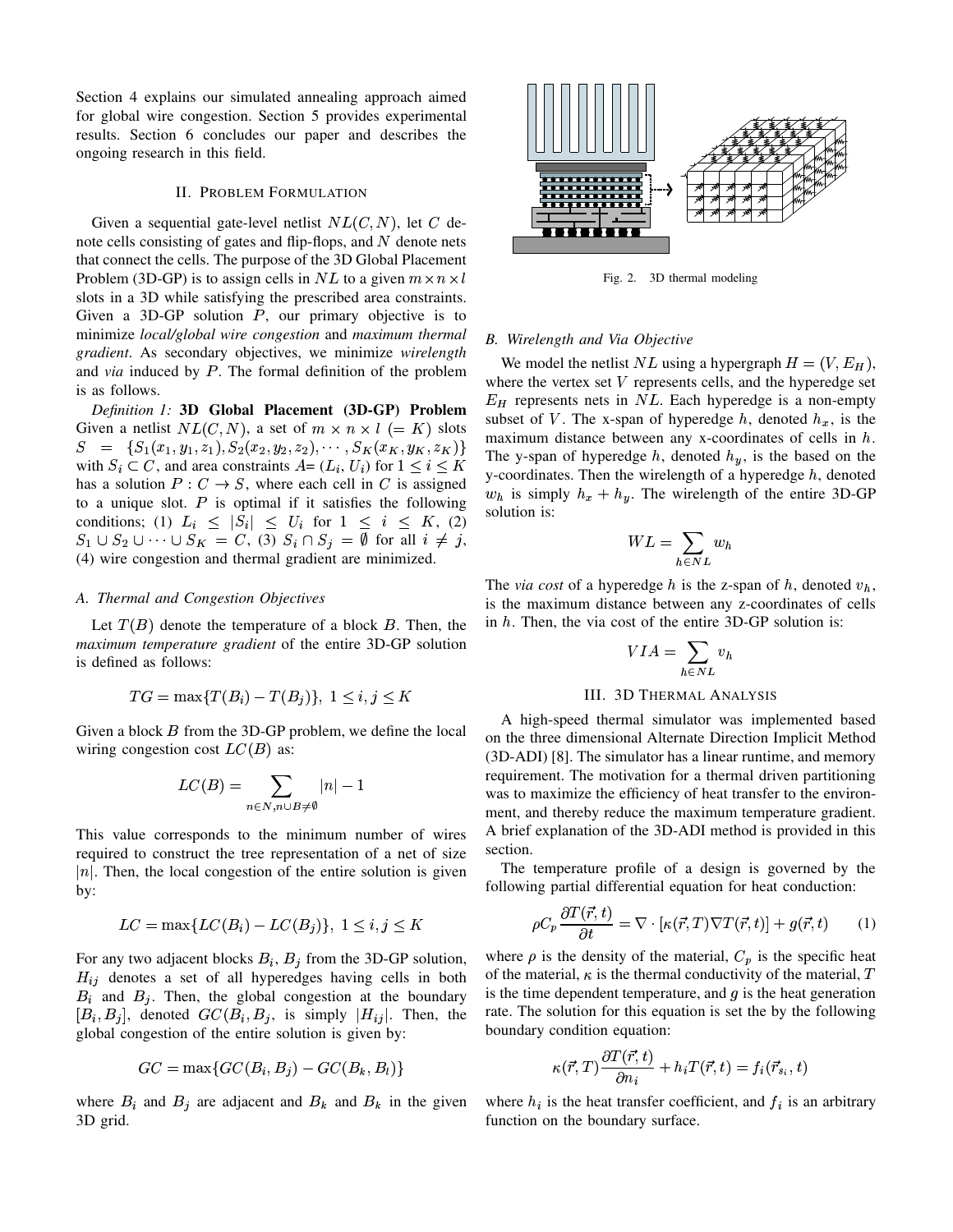In order to solve Equation 1 using the finite difference method, it has to be discretized in the time as well as space domain. Assuming that the material is homogenous, and the thermal conductivity  $\kappa$  independent of temperature, the divergence of the product of thermal conductivity and temperature gradient can be rewritten as:

$$
\frac{\partial T(x,y,z,t)}{\partial t} = \alpha \left[ \frac{\partial^2 T(x,y,z,t)}{\partial x^2} + \frac{\partial^2 T(x,y,z,t)}{\partial y^2} + \frac{\partial^2 T(x,y,z,t)}{\partial z^2} \right] + \frac{1}{\rho c} g(x,y,z,t)
$$

where  $\alpha = \kappa / \rho C_p$ . The second order partial differential terms in the above equation can be approximated according to central finite difference method. For example, the second order partial derivative with respect to x can be approximated as

$$
\frac{\partial^2 T}{\partial x^2}|_{i,j,k}^n \approx \frac{T_{i+1,j,k}^n - 2T_{i,j,k}^n + T_{i-1,j,k}^n}{(\Delta x)^2} = \frac{\delta_x^2 T^n}{(\Delta x)^2}
$$

Following this step, the average of an explicit and implicit update, also known as the Crank-Nicholson method, is applied. After applying these updates to the previous equation, we have

$$
\frac{T^{n+1}-T^n}{\Delta t} = \alpha \Big[ \frac{\delta_x^2 T^{n+1} + \delta_x^2 T^n}{2(\Delta x)^2} + \frac{\delta_y^2 T^{n+1} + \delta_y^2 T^n}{2(\Delta y)^2} + \text{ then}
$$
  

$$
\frac{\delta_z^2 T^{n+1} + \delta_z^2 T^n}{2(\Delta z)^2} \Big] + \frac{1}{\rho C_p} \qquad \text{ten}
$$

In order to improve the run time, an Alternate Direction Implicit (ADI) scheme developed by Douglas and Gunn is used. Hence, the equation for x-direction is

$$
T^{n+1/3} - T^n = \frac{r_x \delta_x^2}{2} (T^{n+1/3} + T^n) + \n\begin{array}{c}\n\text{co}\\
\text{app}\\
r_y \delta_y^2 T^n + r_z \delta_z^2 T^n + \frac{\Delta t}{\rho C_p} g\n\end{array}
$$

the equation for y-direction is

$$
T^{n+2/3} - T^n = \frac{r_x \delta_x^2}{2} (T^{n+1/3} + T^n) +
$$
  

$$
\frac{r_y \delta_y^2}{2} (T^{n+2/3} + T^n) + r_z \delta_z^2 T^n + \frac{\Delta t}{\rho C_p} g
$$

the equation for z-direction is

$$
T^{n+1} - T^n = \frac{r_x \delta_x^2}{2} (T^{n+1/3} + T^n) +
$$
  

$$
\frac{r_y \delta_y^2}{2} (T^{n+2/3} + T^n) + \frac{r_z \delta_z^2}{2} (T^{n+1} + T^n) + \frac{\Delta t}{\rho C_p} g
$$

The above equation is then solved iteratively for several iterations until a steady state temperature has been achieved.

The 3D-ADI algorithm is shown in Figure 3. Each time step is split into three equal smaller time steps, with only one direction implicit in each step. Since each of the equations in ADI method can be represented as a tridiagonal system of equations, and hence be solved using the Thomas algorithm, run time is linearly proportional to the number of

```
^\top build temperature matrix with all temp
\frac{2}{x}T^n while (T.(n+1) (i,j,k) - T.n(i,j,k) != 0)============================================
         Algorithm: 3D THERMAL ADI
         Input: BN,dx, dy, dz, dt, L, M, N, Tamb
         output: Ti,j,k
          --------------------------------------------
          read physical parameters from tech-file;
          read x, y, z dicretization size L, M, N
          read x, y, z, and time discretization size:
             dx, dy, dz, dt
          read block info BN and build material matrix
         nodes assigned to ambient temperature Tamb
          for all T(i,j,k)compute q, rho, and Cp in the x, y, z dir;
          for all T(i, j, k)compute rx, ry, and rz in the x, y, z dir;
         do
              x-ADI for all i, j, k
              y-ADI for all i,j,k
              z-ADI for all i, j, kreturn Ti,j,k;
          ============================================
```
Fig. 3. 3D-ADI thermal simulation algorithm

 $\bar{y}^T$  temperature nodes. Once a steady state temperature profile has  $\frac{1}{2(\Delta y)^2}$  been achieved, various physical parameters such as maximum  $\overline{\rho C_n}$  calculated. temperture, temperture gradient, and average temperture are

# IV. LOCAL WIRE CONGESTION MINIMIZATION

The purpose of this algorithm is to balance the amount of local congestion while maintaining wirelength and via results comparable to those of pure mincut-based techniques. The approach involves modifying the gain function of a multi-level cutsize based partitioner to reduce local congestion.

 $pC_p^{\sigma}$  techniques used in [6]. Their first method performs via- $\int \rho C_p^3$  and wirelength during our algorithm, we devise a new cut Our cut sequence is an extension of the two cut sequence minimizing interlayer cuts (z cuts) before performing intralayer cuts  $(x, y)$  to minimize the 2D wirelength. Their second cut sequence does the opposite, making all  $(x, y)$  cuts first before performing z-cuts to achieve minimal wirelength. For the purposes of maintaining a balanced combination of via count sequence,  $(z, x, y, z, x, y, \cdots)$ . We experimentally determined that the best results in terms of balanced wirelength and via count were produced by this new cut sequence.

 $x(t) + \frac{1}{\rho C_n}g$  congestion as necessary. The necessity of congestion-driven Instead of focusing only on wirelength and via minimization while making cell moves, LC-CUT reduces the overall local moves is determined by a variable called thresh, which controls the nature of gain computations. Figure 3 shows a pseudocode representation of this algorithm, which is explained in detail below.

# *A. Initialization Phase*

The first stage of the LC-CUT algorithm involves the initialization of a bucket structure, which stores the weighted gains of all cells in C. First, all cells in the netlist are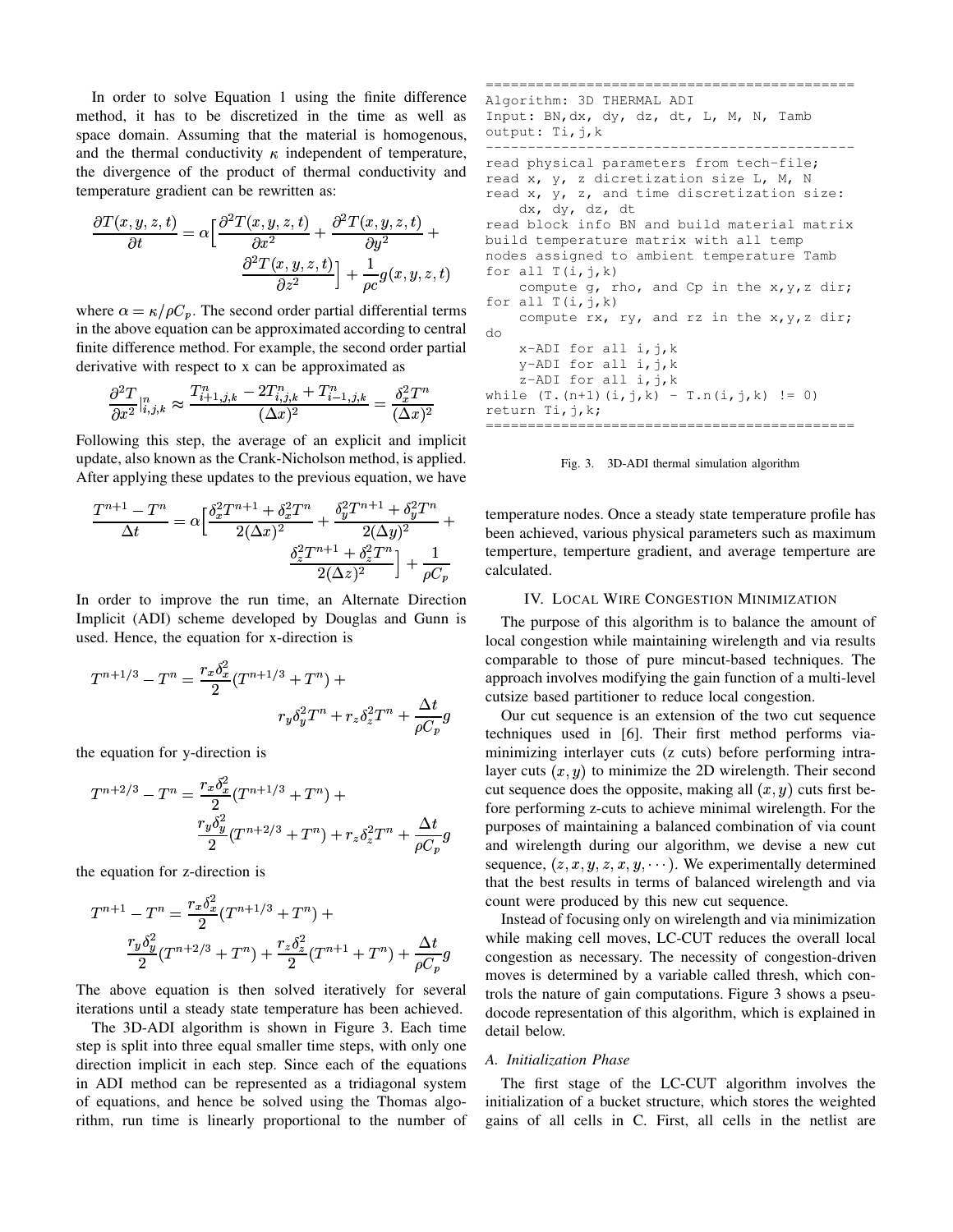```
============================================
Algorithm: LC-BICUT
Input: netlist, area constraint, threshold T
output: bipartitioning result
--------------------------------------------
g_c: cutsize gain
g_l: local wire congestion gain
[Bi,Bj] = initial-partition();
compute g_c and g_l for all cells;
compute LC(Bi) and LC(Bj);
old = LC(Bi) - LC(Bj);while (there exists a free cell)
    c = maximum gain cell;
    update g_c for neighbors of c;
    if (cong_mode)
        update g_l for neighbors of c;
    new = LC' (Bi) - LC' (Bj);if (new < T)
        cong_mode = TRUE;
    if (\vertold\vert > T & \vertnew\vert > T & old*new < 0)
        recalculate g_l;
    else if (|old| \leq T < |new|)recalculate g_l;
    else if (|new| \leq T < |old|)g_l = 0 for all cells;
    old = new;
return Bi and Bj;
============================================
```
Fig. 4. algorithm

inserted into either  $B_i$  or  $B_j$  such that the area constraints are satisfied. Each cell will have the opportunity to move from its current block to a neighboring block in the later stages of the algorithm. Next we perform the computation of  $g_c(c)$ , the cutsize gain. Additionally, the local congestion gain (defined below) is also computed. For a given cell c, moved from Bi to Bj, the change in congestion for block  $B_i$ , denoted  $\delta_i$ , is computed as follows:

$$
\delta_i = LC(B_i) - LC(B_i - \{c\})
$$

gain of moving  $c$  from its current block  $B_i$  to a neighboring is computed using  $LC(B_i)$ . Finally, the local congestion block  $B_j$  is given by:

$$
g_l = |LC(B_i) - LC(B_j)| - |LC(B_i) - LC(B_j) + \delta_i + \delta_j|
$$

The local congestion values for the two blocks Bi and Bj are calculated. We then perform the initialization of two important variables that will determine the frequency of congestiondriven moves. The first is a threshold value  $T$ , for which the maximum cell degree must be a lower bound. We use this lower bound value plus 4% of  $LC(B_i) + LC(B_j)$ . This is to ensure the accuracy of congestion gain computations. The second is cong mode, a boolean which, if true, will initiate local congestion-driven cell moves. Otherwise, the moves will be made purely on the basis of  $g_c$ , the cutsize gain. Then, the difference between the local congestions of the two blocks is stored.



Fig. 5. (a) Optimization mode for LC-CUT, (b) example for local wire congestion computation.

#### *B. Cell Movement Phase*

The second stage of the LC-CUT algorithm continuously moves cells of maximum gain until there is no more positive gain left. The cell of maximum gain, c, is extracted from the bucket. Then, we make sure that moving c will not result in an area constraint violation. We update  $B_i$  and  $B - j$ , making the cell move, and updates  $g_c$  for all neighbors of c. Then, we check to see if the balance gain computations are necessary, and if so, updates all  $g_l$  for all neighbors of c, according to the above equation. These updates for local congestion gain the above equation. These updates for local congestion gain can be done incrementally since the values of  $LW$  for each block are stored after every move and the calculations for  $\delta_i$ and  $\delta_i$  are trivial.

The overall gain is calculated as a weighted cost function of  $g_c$  and  $g_l$ . If this gain value is less than zero, then the loop is exited and  $B_i$  and  $B_j$  are returned. Otherwise, the values of LC are updated, and new becomes  $LC(B_i) - LC(B_j)$ . As shown in Figure 2, the magnitude of the difference between  $LC(B_i)$  and  $LC(B_j)$  determines whether or not congestionbased moves are made.

 $\blacksquare$ and  $B_i$  are relatively equal. However, when  $\Delta$  is in A or  $\Box$  C and D. When  $\Delta$  is in B or C, the congestions in  $B_i$ During the next portion of the algorithm, the values of  $g_l(c)$ are updated if necessary. Figure 2 shows the four regions of possible values for local wire congestion balance  $\Delta$ : A, B,  $D$ , one block is significantly more locally congested than the other. For this reason, local congestion is considered when  $\Delta$ is in A or D, and it is ignored when  $\Delta$  is in B or C. This serves to improve runtime since congestion gain calculations are unnecessary when  $\Delta$  is in  $[-T, T]$ .

Certain moves that cause  $\Delta$  to shift from one particular region to another will necessitate a bucket re-initialization. The moves  $A \to D$  and  $D \to A$  result in the re-computation of g (c) for every cell c and a bucket reset. This is necessary since the sign of  $\Delta$  has changed, and according to the equation above,  $g_l(c)$  will change. The algorithm checks for a cell move from  $\{B, C\}$  to  $\{A, D\}$ . For this case, local congestion must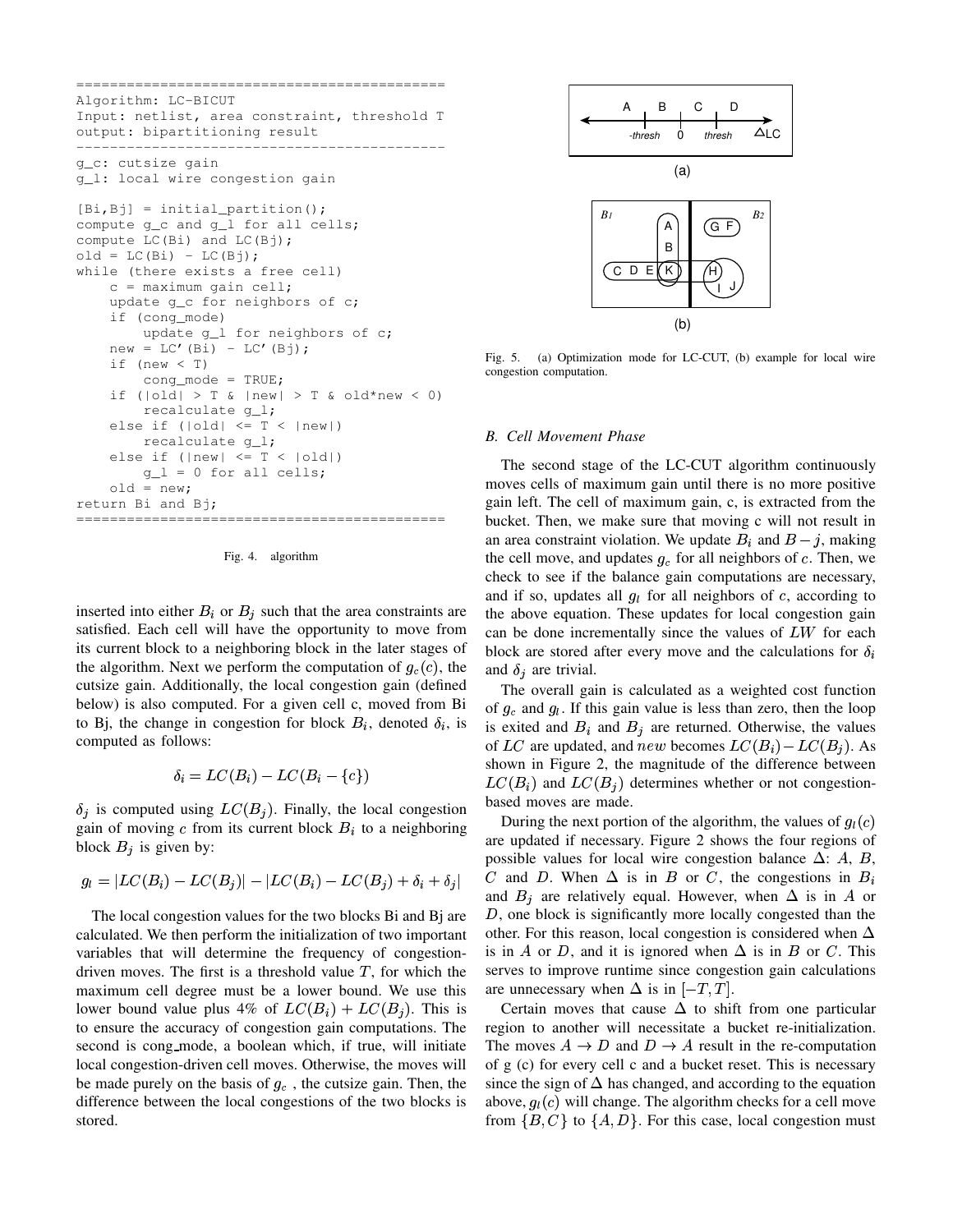again be considered, so  $q_l$  is computed and the bucket is reset. We check for a transition of  $\Delta$  from  $\{A, D\}$  to  $\{B, C\}$ . In this situation, the local congestion gains for all cells are set to zero and the bucket is reset, and therefore contains only cutsize gain information.

Figure 4 depicts an example of a stage in LC-CUT where the highlighted cell  $K$  is the one to be moved. Currently,  $LC(B_i) = 5$  and  $LC(B_i) = 3$ . Therefore,  $\Delta = 2$ . Then,  $g_c(K) = 1 - 1 - 1 = -1, \delta_i = -2 \text{ and } \delta_j = 1.$  So,  $g_l(K) = |5-3|-|5-3-2+1| = 1$ . After moving cell K,  $LC(B_i) = 3$  and  $LC(B_j) = 4$ . Then,  $\Delta = -1$ . Additionally, the cell gains for  $A$ ,  $B$ ,  $C$ ,  $D$ ,  $E$  and  $H$  must be updated before the next cell move is made.

# V. GLOBAL WIRE CONGESTION AND THERMAL **OPTIMIZATION**

#### *A. Overview of the Approach*

We use a simulated annealing-based block movement technique for minimization of global wirelength, via count, global wire congestion and maximum thermal gradient of the placement solution obtained above. Since local pair-wise congestion, 2D wirelength and via count have already been minimized, it is sufficient to swap entire blocks (rather than individual gates, or clusters of gates) and check for improvements over the previous solutions. We use the min-cut results as the initial solution and compute initial temperature T0. The temperature is then decremented in a standard one-parameter exponential format  $(T_{i+1} = a \cdot T_i, a < 1)$ . We let  $N(T)$  be the number of random block swaps made at every temperature T. The cost  $C$  of a global placement solution is defined as follows:

$$
C = a_1 \cdot VIA + a_2 \cdot WL + a_3 \cdot GC + a_4 \cdot TG
$$

where  $VIA, WL, GC,$  and  $TG$  respectively denote the via, wirelength, global wire congestion, and maximum thermal gradient cost as discussed in Section II. As is standard with all annealing algorithms, improvements are guaranteed only at a significant runtime expense. In order to make the procedure as efficient as possible, it becomes necessary to perform highly optimized incremental evaluation, which is described in detail below.

# *B. Incremental Global Wire Congestion Computation*

Recall the global congestion metric: Given a boundary  $[B_i, B_j]$  between neighboring blocks  $B_i$  and  $B_j$ , we defined the boundary congestion to be the number of hyperedges crossing that boundary, denoted by  $|H_{ij}|$ . That is:  $GC_{ij}$  =  $|H_{ij}|$ . Consider such a hyperedge h in  $H_{ij}$ . Let its bounding box lie between  $(x_{min}, y_{min}, z_{min})$  and  $(x_{max}, y_{max}, z_{max})$ as shown in Figure 5 below.

Note that when two blocks are swapped, boundaries need to be updated only for nets in Hij. This property allows us to conveniently ignore all nets that are not incident upon the two blocks central to the current move, thereby achieving remarkable improvements in overall runtime. We now define



Fig. 6. Incremental maze routing

acyclic paths between the source and destination blocks of h (say  $B_{hs}$  and  $B_{hd}$ ) as finite sequences of boundaries:

$$
P(h) = \{b1, b2, \cdots, bn\}, b1 \in B_{hs}, bn \in B_{hd}, bi \neq bj
$$

The boundary congestion of a path is simply defined to be the sum of individual congestions of its component boundaries. Once Bi and Bj have been randomly selected for the Ith move, the boundary congestion contribution of all nets h in the corresponding Hij is computed. Then, we perform incremental maze routing on h within the bounding box. During this process, we use Dijkstra's algorithm to compute the path of least boundary congestion for every such h. The difference in global congestions of the solutions before and after the move is measured, and  $\Delta C(I)$  is updated.

Given  $B_i$  and  $B_j$ , the blocks to be swapped for the ith move at temperature T, we only update  $h_x$  and  $h_y$ , the wirelength and via contributions of every hyperedge  $h$  in  $H_{ij}$ . wirelength and via contributions of every hyperedge  $h$  in  $H_{ij}$ .<br>Thus,  $VIA$  and  $WL$  can be incrementally updated at relatively low runtime costs.

# $\begin{array}{ccc}\n\cdot & \alpha_4 & \cdot \ \cdot \\
\cdot & \alpha_4 & \cdot \ \cdot\n\end{array}$  *C. Thermal Analysis*

Though the 3D-ADI thermal simulator has a linear runtime and memory requirement, and is unconditionally stable, it is still too expensive from a runtime point of view to call a full thermal simulation at every move in simulated annealing. A less accurate yet faster alternative approach that was adopted to solve this problem was to call a full thermal simulation every 'K' moves, where 'K' is dependent on the circuit being analyzed. A brief synopsis is provided in the following paragraph.

In the beginning, a full thermal simulation is called at the beginning of simulated annealing. Following this, 'K' moves are made without any thermal simulation. These 'K' solutions are evaluated and compared to each other using the cost function which is dependent on global congestion, and wire length. The best solution determined within these K moves is thermally simulated and is compared to previous fully simulated solution on the basis of global congestion, wire length, as a well as thermal profile. The better solution is then set as the best current solution, and simulated annealing continues on this solution. This process is repeated for 'K' moves, after which a full thermal simulation is called on the best solution among the latest 'K' moves. This solution is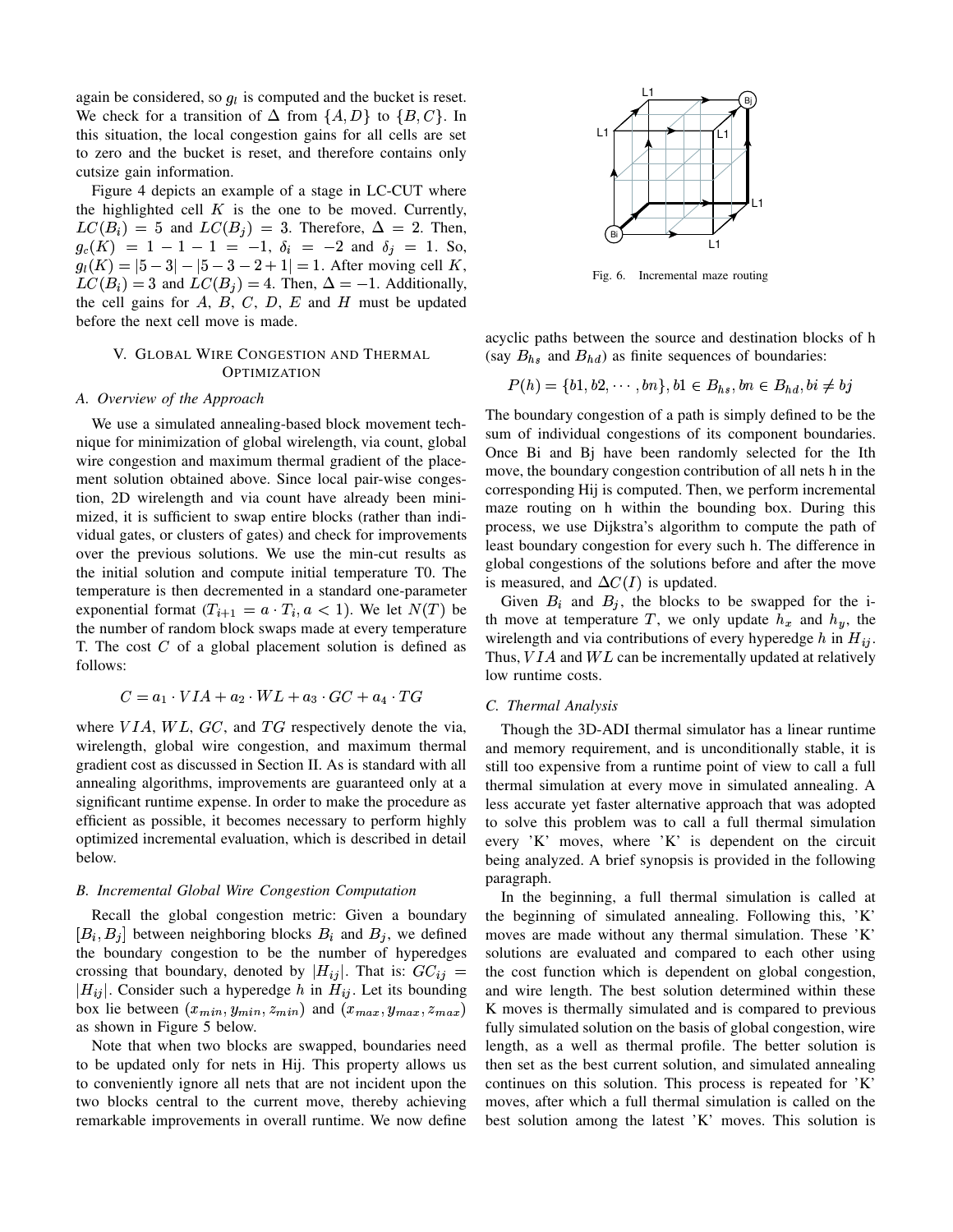again compared with the previous best solution based on local congestion, wirelength, and thermal. The simulated annealing process is repeated until the cost is brought below the desired amount.

# VI. EXPERIMENTAL RESULTS

Our algorithms were implemented in C++/STL, compiled with gcc v2.96 with -O3, and run on Pentium III 746 MHz machines. The benchmark set consisted of six circuits from ISCAS89 and five circuits from ITC99 suites. The relevant statistical information of the benchmark circuits is shown in Table 1. We ran our experiments using  $8 \times 8 \times 4$  block placement. The pure mincut method was implemented using our own multilevel recursive bipartitioning with a  $(z, x, y)$ cut sequence, which is a balanced combination of the two techniques suggested in [6]. The LC-CUT algorithm was run under the same framework as the aforementioned.

Four flavors of LC-CUT were used on the benchmark set, with suitably modified gain functions. The results are presented here in Table 1. The first flavor defined gain purely in terms of reduction in local wirelength and via numbers, the second focused on local congestion, the third restricted gain to power optimization, and the fourth balanced all these objectives. The results reveal that minimizing along only one of these variables is unlikely to improve the remaining parameters in the solution space, and that the best way to ensure balanced improvement in all objectives is to select appropriate nonzero weights for all terms in the gain function.

Furthermore, our second simulated-annealing based phase provides uniform improvement over the LC-CUT results, as seen in Table 2. Again, four cost functions were tried, and uniform improvement was achieved by using experimentally determined balanced weights. Local congestion is not reported here; since no changes are made below the block-level at this stage, local wire congestion remains unchanged from LC-CUT.

# VII. CONCLUSIONS

Thus, we achieve thermal gradient and local congestion improvement of 25% over the standard mincut approach, global congestion improves by 7%, and the wirelength/via numbers are not raised by more than 10%. The versatility of the approach allows us to target one or more of these design objectives and suitably alter the gain function to provide user-specific particular results in this large solution space. We are currently devising an adaptive approach to automatically determine the globally optimal values of weights in the gain function of LC-CUT.

# **REFERENCES**

- [1] Y. Deng and W. Maly, "Interconnect characteristics of 2.5-d system integration scheme," in *Proc. Int. Symp. on Physical Design*, 2001.
- [2] B. Goplen and S. Sapatnekar, "Efficient thermal placement of standard cells in 3D ICs using a force directed approach," in *Proc. IEEE Int. Conf. on Computer-Aided Design*, 2003.
- [3] T. Tanprasert, "An analytical 3-d placement that reserves routing space," in *Proc. IEEE Int. Symp. on Circuits and Systems*, 2000.
- [4] R. Ravichandran, J. Minz, M. Pathak, S. Easwar, , and S. K. Lim, "Physical layout automation for system-on-packages," in *IEEE Electronic Components and Technology Conference*, 2004.
- [5] P. H. Shiu, R. Ravichandran, S. Easwar, and S. K. Lim, "Multi-layer floorplanning for reliable system-on-package," in *Proc. IEEE Int. Symp. on Circuits and Systems*, 2004.
- [6] S. Das, A. Chandrakasan, and R. Reif, "Design tools for 3-d integrated circuits," in *Proc. Asia and South Pacific Design Automation Conf.*, 2003.
- [7] R. Zhang, K. Roy, C.-K. Koh, and D. B. Janes, "Exploring soi device structures and interconnect architectures for 3-dimensional integration," in *Proc. ACM Design Automation Conf.*, 2001.
- [8] T.-Y. Wang and C. C.-P. Chen, "3-d thermal-adi: A linear-time chip level transient thermal simulator," *IEEE Trans. on Computer-Aided Design*, pp. 1434–1445, 2002.